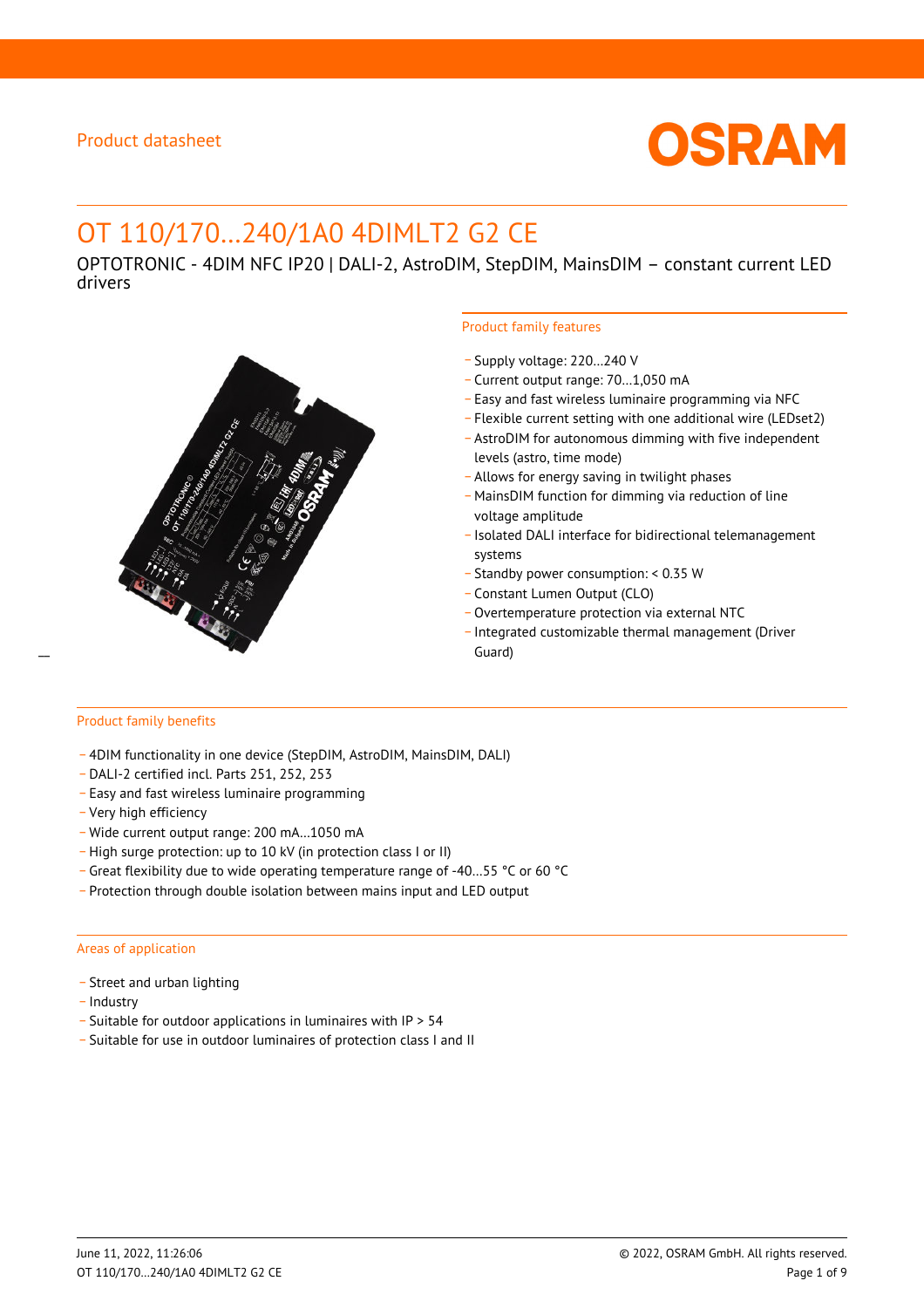### Technical data

### **Electrical data**

| Nominal voltage                          | 220240 V                   |
|------------------------------------------|----------------------------|
| Input voltage AC                         | 170264 V                   |
| Input voltage DC                         | 176276 V $^{1}$            |
| <b>Nominal current</b>                   | 0.52A                      |
| <b>Mains frequency</b>                   | $0/50/60$ Hz <sup>1)</sup> |
| Power factor $\lambda$                   | $> 0.98$ <sup>2)</sup>     |
| <b>Total harmonic distortion</b>         | $< 5 \%$ <sup>3)</sup>     |
| Device power loss                        | 8.0 W                      |
| Networked standby power                  | <0.50 W $^{4)}$            |
| Inrush current                           | 65 A $^{5}$                |
| Max. ECG no. on circuit breaker 10 A (B) | $\overline{7}$             |
| Max. ECG no. on circuit breaker 16 A (B) | 12                         |
| Max. ECG no. on circuit breaker 25 A (B) | 19                         |
| Surge capability (L/N-Ground)            | 10 kV                      |
| Surge capability (L-N)                   | 6 kV                       |
| Nominal output power                     | 110 W $^{6)}$              |
| Maximum output power                     | 110W                       |
| <b>Efficiency in full-load</b>           | $93\%$ <sup>4)</sup>       |
| Nominal output current                   | 2001050 mA                 |
| Output current LEDset open               | 70 mA                      |
| <b>Output current LEDset shorted</b>     | Not allowed                |
| Default output current                   | 700 mA                     |
| <b>Output current tolerance</b>          | $±3$ % <sup>7</sup> )      |
| Output ripple current (100 Hz)           | $< 5 \%$                   |
| <b>Output PSTLM</b>                      | $\leq1$                    |
| <b>Output SVM</b>                        | ≤ $0.4$                    |
| Minimum output current                   | 70 mA                      |
| <b>Galvanic isolation</b>                | Double                     |
| Nominal output voltage                   | 80220 V                    |
| U-OUT (working voltage)                  | 250 V                      |
| Max. no. of ECGs on 16A MCB with EBN-OS  | 21                         |
| Surge capability (SD - Ground)           | 10 kV                      |
| Surge capability (L/N - SD)              | 6 kV                       |
| Nominal input voltage (SD port)          | 220277 V                   |

1) Additional fuse needed in DC operation

2) Full load

 $\overline{\phantom{a}}$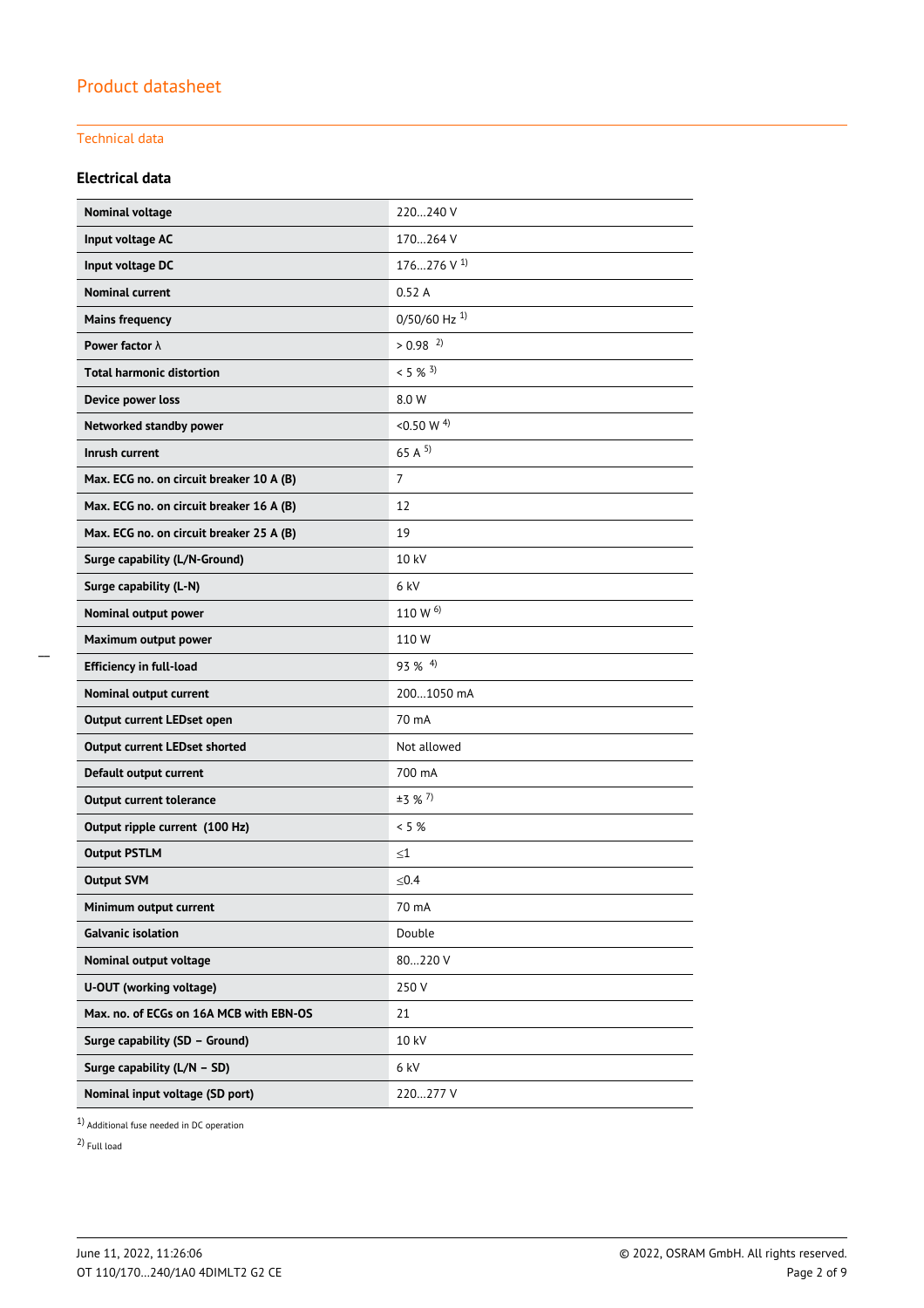3) At full power 4) at 230 V, 50 Hz 5) At 160  $\mu$ s 6) Max. 75% in DC operating mode 7) +/- 5% for LEDset down to 300mA



 $\overline{a}$ 



OT 110170-2401A0 4DIMLT2 G2 CE Operating Window OT 110170-2401A0 4DIMLT2 G2 CE Typical Efficiency vs. Load (230 V 50 Hz)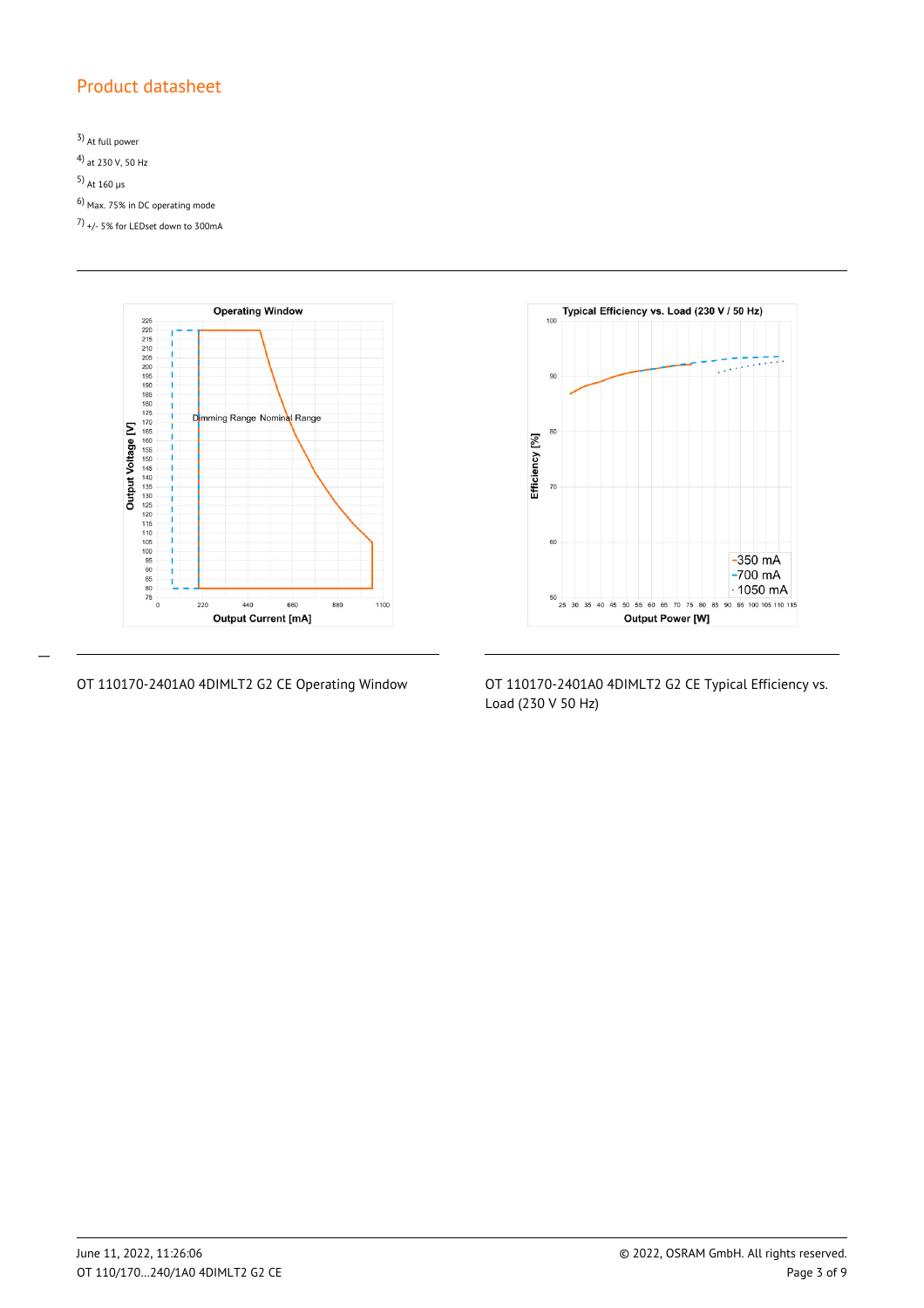

OT 110170-2401A0 4DIMLT2 G2 CE Typical Power Factor vs. Load



OT 110170-2401A0 4DIMLT2 G2 CE Typical THD Vs Load

### **Dimensions & weight**

 $\overline{a}$ 



| Length                              | 150.0 mm                 |
|-------------------------------------|--------------------------|
| Width                               | $90.0$ mm                |
| <b>Height</b>                       | $40.0$ mm                |
| Mounting hole spacing, length       | 134.0 mm                 |
| <b>Product weight</b>               | 780.00 g                 |
| Cable cross-section, input side     | $0.21.5$ mm <sup>2</sup> |
| Cable cross-section, output side    | $0.21.5$ mm <sup>2</sup> |
| Wire preparation length, input side | $8.59.5$ mm              |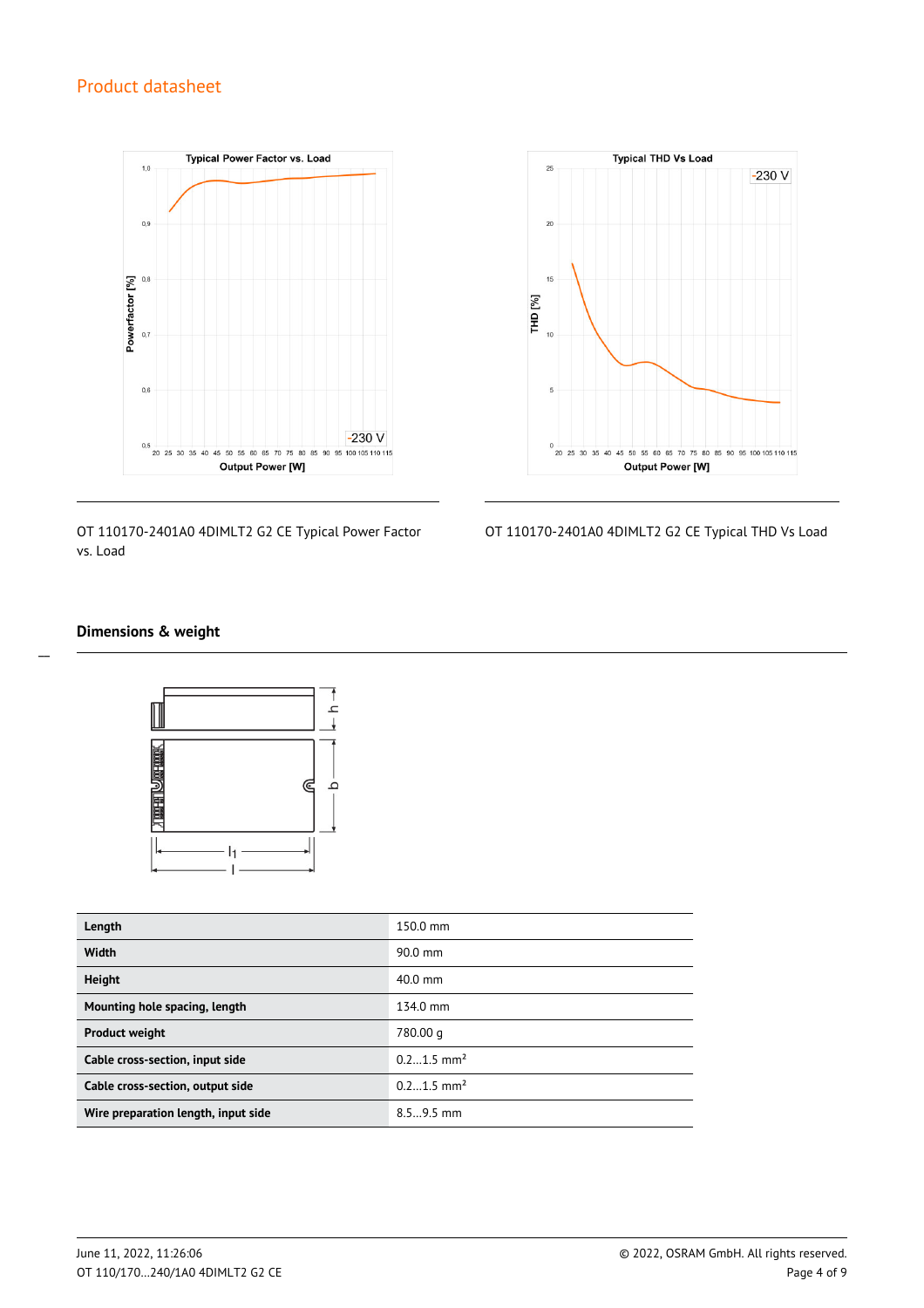### **Temperatures & operating conditions**

| Ambient temperature range                 | $-40+55$ °C |
|-------------------------------------------|-------------|
| Temperature range at storage              | $-25.85 °C$ |
| Maximum temperature at to test point      | 85 °C       |
| Max, housing temperature in case of fault | 120 °C      |
| Permitted rel. humidity during operation  | 585%1       |

 $1)$  Maximum 56 days/year at 85  $\%$ 

### **Lifespan**

|--|

<sup>1)</sup> At maximum T = 85°C / 10% failure rate / At T = 73°C / 10% failure rate

### **Expected Lifetime**

| Product name                  |                              |       |       |        |
|-------------------------------|------------------------------|-------|-------|--------|
| OТ                            | ECG ambient temperature [ta] | 55    | 45    | 43     |
| 110/170240/1A0                | Temperature at tc-point [°C] | 85    | 75    |        |
| 4DIMLT2 G2 CE<br>Lifetime [h] |                              | 50000 | 85000 | 100000 |

#### **Additional product data**

| Additional product data                |                                             |
|----------------------------------------|---------------------------------------------|
| <b>Predecessor EAN</b>                 | 4052899925205                               |
| <b>Capabilities</b>                    |                                             |
| <b>Dimmable</b>                        | Yes                                         |
| Dimming interface                      | 4DIM / AstroDIM / DALI / MainsDIM / StepDIM |
| <b>Dimming range</b>                   | 10100 %                                     |
| Suitable for fixtures with prot. class | 1/11                                        |
| <b>Constant lumen function</b>         | Programmable                                |
| <b>NTC</b> input                       | Yes                                         |
| <b>Short-circuit protection</b>        | Automatic reversible                        |
| No-load proof                          | Yes                                         |
| Intended for no-load operation         | No                                          |
| Max. cable length to lamp/LED module   | $2.0 \text{ m}^{1}$                         |
| <b>Overload protection</b>             | Automatic reversible                        |
| <b>LEDset</b>                          | Yes                                         |
| <b>Number of channels</b>              | $\mathbf{1}$                                |
| <b>DALI-2 Energy Data</b>              | Yes <sup>2</sup>                            |
|                                        |                                             |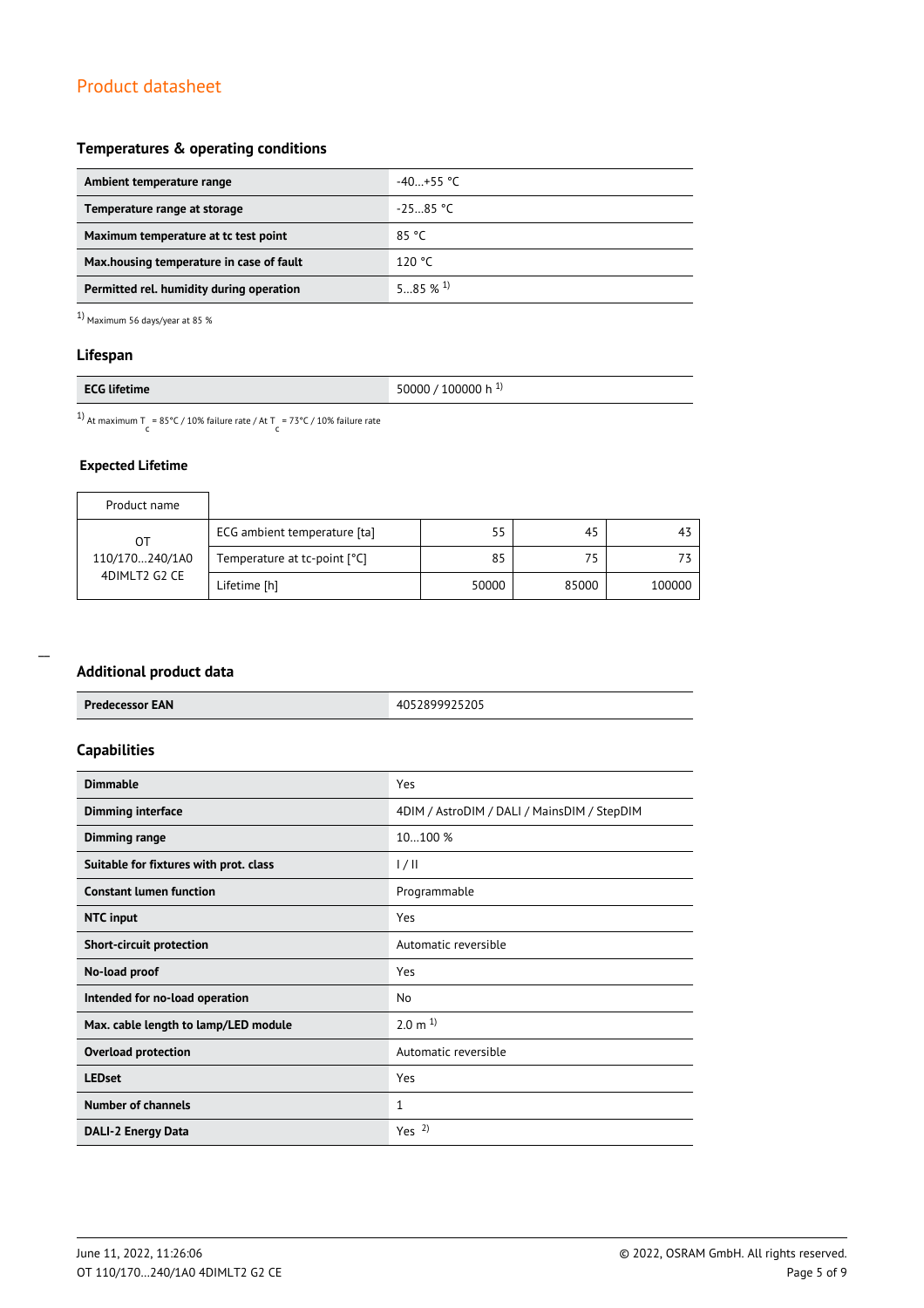### **DALI-2 Diagnostic Data Yes** 3)

 $1)$  Output wires must be routed as close as possible to each other

2) Acc. DALI part 252

3) Acc. DALI part 253

### **Programming**

| <b>Box programming</b>        | Yes        |
|-------------------------------|------------|
| Tuner4TRONIC                  | Yes        |
| <b>Tuner4TRONIC Field App</b> | Yes        |
| <b>Programming device</b>     | DALI / NFC |

### **Programmable features**

| <b>Constant Lumen</b>        | Yes              |
|------------------------------|------------------|
| <b>Thermal Protection</b>    | Yes              |
| <b>Driver Guard</b>          | Yes              |
| <b>AstroDIM</b>              | Yes              |
| <b>StepDIM</b>               | Yes              |
| <b>MainsDIM</b>              | Yes              |
| <b>Emergency Mode</b>        | Yes              |
| <b>Configuration Lock</b>    | Yes              |
| <b>DALI-2 Luminaire Data</b> | Yes <sup>1</sup> |

 $\overline{a}$ 

1) Acc. DALI part 251

### **Certificates & standards**

| Type of protection        | IP20                                                                                                                                                                                                                                                                                      |
|---------------------------|-------------------------------------------------------------------------------------------------------------------------------------------------------------------------------------------------------------------------------------------------------------------------------------------|
| <b>Standards</b>          | Acc. to EN 61347-1/Acc. to EN 61347-2-13/Acc. to EN<br>62384/Acc. to EN 55015:2006 + A1:2007 +<br>A2:2009/Acc. to EN 61547/Acc. to FCC 47 part 15<br>class B/Acc. to IEC 61000-3-2/Acc. to IEC 61000-3-<br>3/Acc. to IEC 62386-101/Acc. to IEC 62386-102/Acc.<br>to IEC 62386-207/UL-8750 |
| Approval marks - approval | CCC / CE / DALI-2 / EL / ENEC / RCM / VDE / VDE-EMC                                                                                                                                                                                                                                       |

### **Logistical data**

|  | <b>Commodity code</b> | 850440829000 |
|--|-----------------------|--------------|
|--|-----------------------|--------------|

### **Environmental information**

| Information according Art. 33 of EU Regulation (EC) 1907/2006 (REACh) |                               |  |
|-----------------------------------------------------------------------|-------------------------------|--|
| Date of Declaration                                                   | 14-04-2022                    |  |
| <b>Primary Article Identifier</b>                                     | 4052899981959   4050732430824 |  |
| Candidate List Substance 1                                            | Lead                          |  |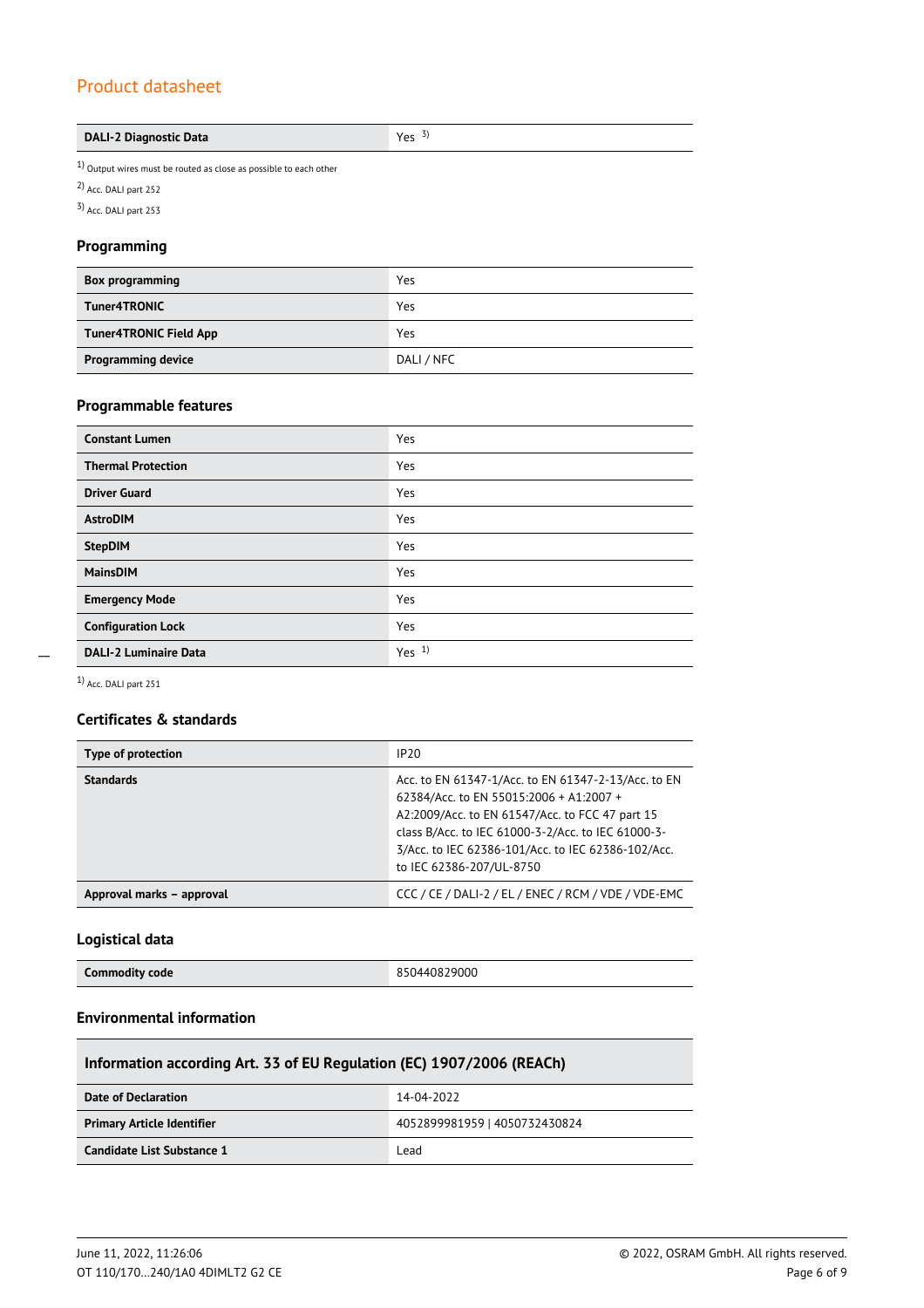| CAS No. of substance 1           | 7439-92-1                                                                                             |
|----------------------------------|-------------------------------------------------------------------------------------------------------|
| <b>Safe Use Instruction</b>      | The identification of the Candidate List substance is<br>sufficient to allow safe use of the article. |
| Declaration No. in SCIP database | 508457bc-a414-496e-ae8c-717245b30b0fl<br>96be3e5a-1c90-42dc-9fa7-5ef69ff192e6                         |

#### Download Data

|                       | <b>File</b>                                                                      |
|-----------------------|----------------------------------------------------------------------------------|
|                       | User instruction<br>OPTOTRONIC Outdoor                                           |
| 少                     | User instruction<br>OPTOTRONIC Outdoor                                           |
|                       | <b>Brochures</b><br>Technical Application Guide - 4DIMLT2 G2 CE LED drivers (EN) |
|                       | Certificates<br>RCM Certificate CS10824N                                         |
| $\blacktriangleright$ | Certificates<br>OT ENEC 40050684 010622                                          |
|                       | Certificates<br>OT Outdoor CB DE1 62952A1 220920                                 |
|                       | Certificates<br>OT EMC 40050085 200220                                           |
| ブ                     | Certificates<br>OT 110 4DIM LT2 G2 EATON AM35339 210520                          |
|                       | Certificates<br>OT 110 4DIM LT2 G2 INOTEC AM35339 210520                         |
|                       | Certificates<br>OT Outdoor CB DE1 62952A2 220920                                 |
|                       | Certificates<br>OT Outdoor VDE TESTREPORT 276377 220920                          |
|                       | Certificates<br>VDE ENEC Certificate 40043863                                    |
|                       | Certificates<br>VDE ENEC Certificate 40043863 appendix                           |
|                       | Certificates<br>OT EMC 40044675 250621                                           |
|                       | Certificates<br>CB Test Certificate DE1-60243                                    |
|                       | Certificates<br>CCC Certificate 2018171002002265                                 |
|                       | Declarations of conformity<br>OT 1DIMLT2 G1 4DIMLT2 G2 CE 3806542 061221         |
| .<br>ブ                | Declarations of conformity<br>OT DIM LT2 CE UK DoC 4291524 260221                |
|                       |                                                                                  |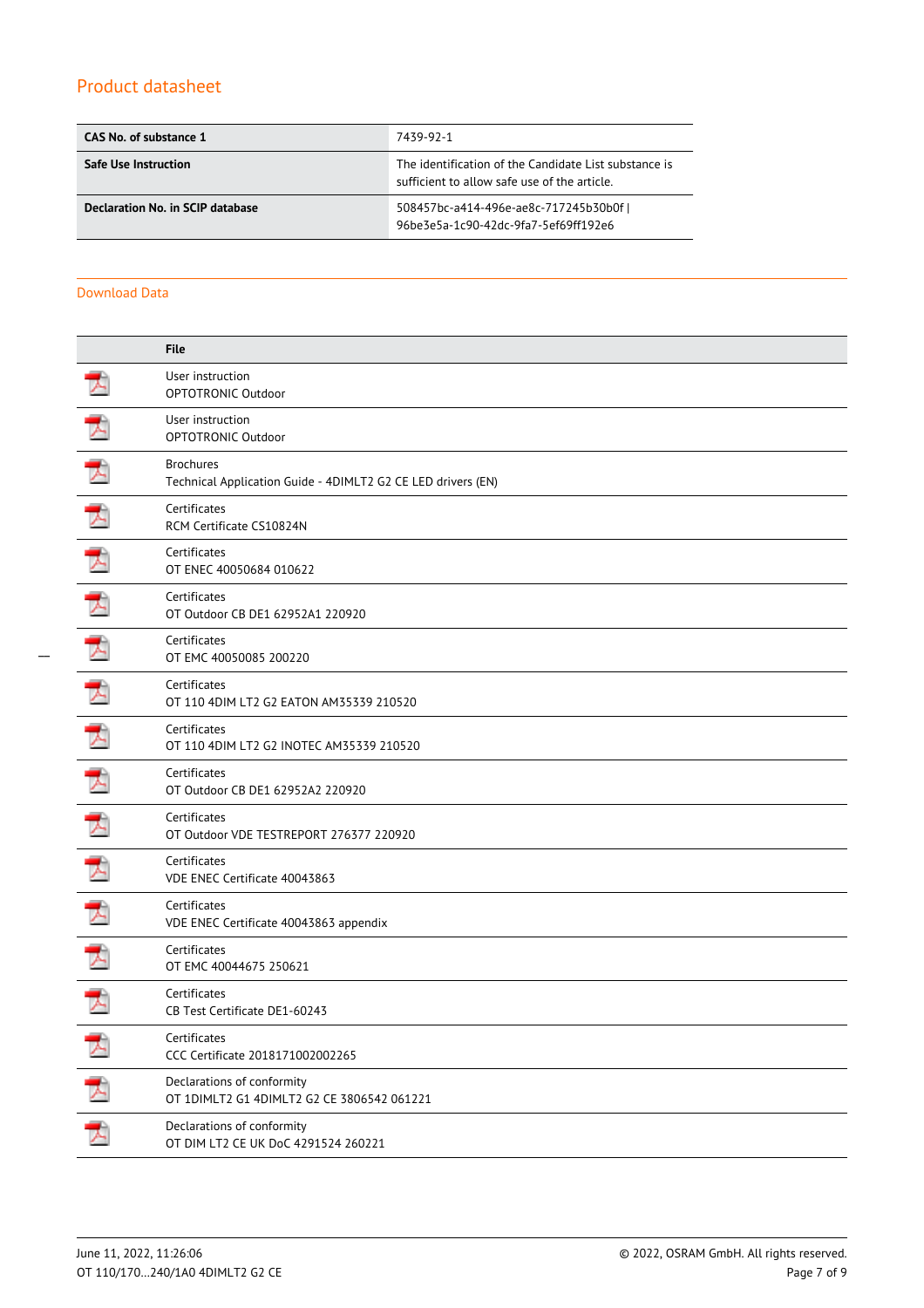| Declarations of conformity<br>EU Declaration of Conformity 3629845                                      |
|---------------------------------------------------------------------------------------------------------|
| Declarations of conformity<br>EATON(CEAG)-Conformity declaration AM03548 OT 110170-2401A0 4DIMLT2 G2 CE |
| Declarations of conformity<br>INOTEC-Conformity declaration AM03548 OT 110170-2401A0 4DIMLT2 G2 CE      |
| CAD data<br>CAD data STEP OT 110170-2401A0 4DIMLT2 G2 CE                                                |
| CAD data<br>OT 110 4DIMLT2G2CE IGS 060820                                                               |
| CAD data<br>OT 110 4DIMLT2G2CE STEP 060820                                                              |
| CAD Data 2-dim<br>OT 110 4DIMLT2G2CE CAD2PDF 060820                                                     |
| CAD data 3-dim<br>OT 110 4DIMLT2G2CE CAD3PDF 060820                                                     |

### Ecodesign regulation information:

Intended for use with LED modules.

 $\overline{a}$ 

The forward voltage of the LED light source shall be within the defined operating window of the control gear in all operating conditions including dimming if applicable.

Separate control gear and light sources must be disposed of at certified disposal companies in accordance with Directive 2012/19/EU (WEEE) in the EU and with Waste Electrical and Electronic Equipment (WEEE) Regulations 2013 in the UK. For this purpose, collection points for recycling centres and take-back systems (CRSO) are available from retailers or private disposal companies, which accept separate control gear and light sources free of charge. In this way, raw materials are conserved and materials are recycled.

| <b>ISOLATION</b>  | Input/<br>Mains          | <b>SD</b>                | EQUI   | <b>DALI</b> | <b>LEDset</b>            | <b>LED Output</b> | Case         | <b>NTC</b> |
|-------------------|--------------------------|--------------------------|--------|-------------|--------------------------|-------------------|--------------|------------|
| Input/<br>Mains   | $\overline{\phantom{a}}$ | $\overline{\phantom{a}}$ | Double | Basic       | Double                   | Double            | Double       | Double     |
| <b>SD</b>         | $\overline{\phantom{a}}$ | $\overline{\phantom{a}}$ | Double | Basic       | Double                   | Double            | Double       | Double     |
| EOUI              | Double                   | Double                   | ٠      | Double      | Basic                    | Basic             | Basic        | Double     |
| <b>DALI</b>       | Basic                    | Basic                    | Double | ٠           | Double                   | Double            | Double       | Double     |
| <b>LEDset</b>     | Double                   | Double                   | Basic  | Double      | ٠                        | ۰                 | <b>Basic</b> | ۰          |
| <b>LED Output</b> | Double                   | Double                   | Basic  | Double      | $\overline{\phantom{a}}$ | ۰                 | Basic        | $\sim$     |
| Case              | Double                   | Double                   | Basic  | Double      | Basic                    | Basic             | ۰            | Basic      |
| <b>NTC</b>        | Double                   | Double                   | Double | Double      | ٠                        | ۰                 | Basic        | $\sim$     |